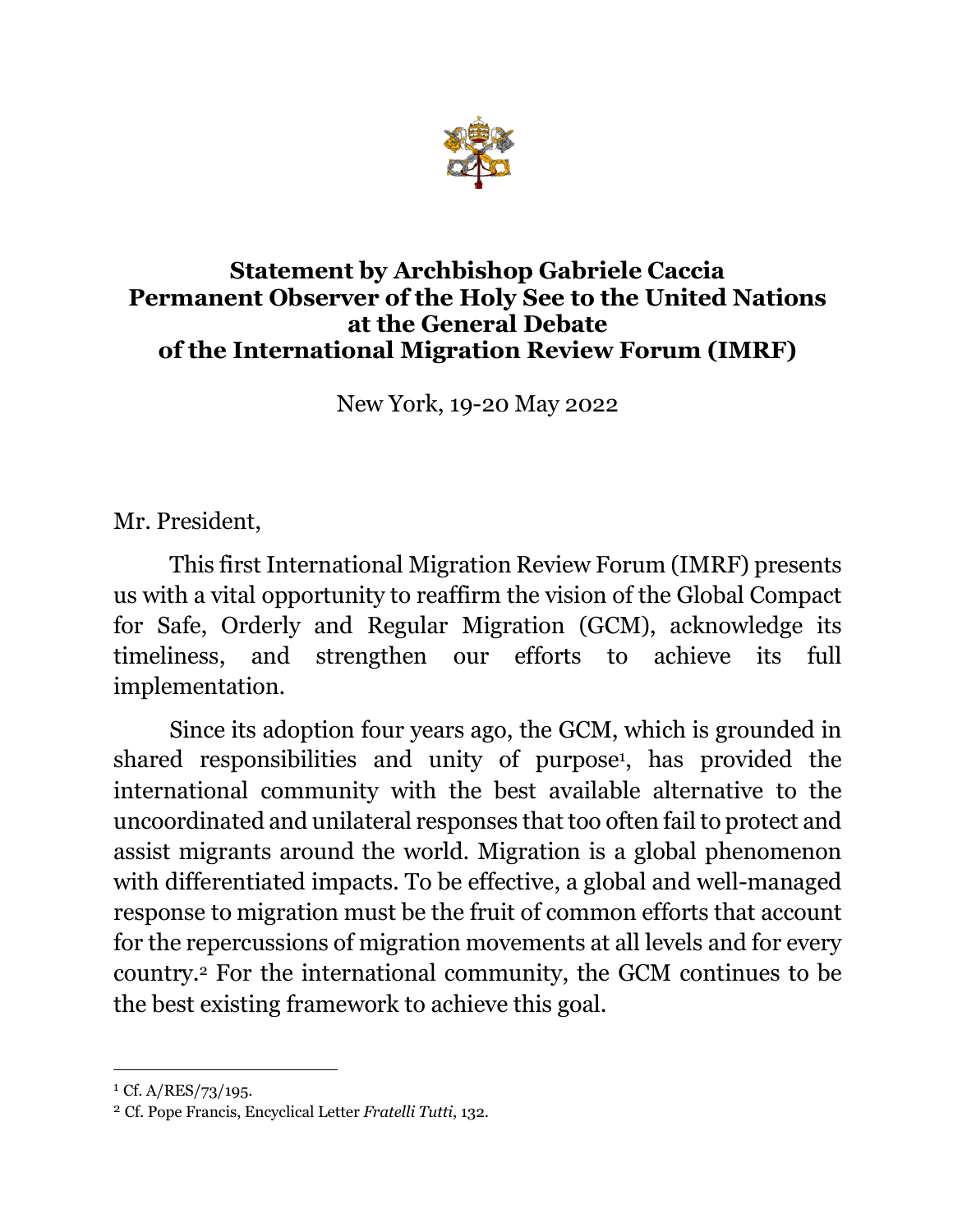#### *Migrants at the center of the GCM and its implementation*

While today we are called to assess gaps, challenges, and progress in the implementation of the GCM, we should not forget that this review process is not merely about the evaluation of the success of the GCM, or indeed of its failure, nor is it purely about the collection of migration data and statistics. Rather, it is first and foremost about the thousands of our brothers and sisters, who, every day, leave their countries of origin and risk their lives in search of a better future. They must be at the center of today's discussion. It is only when migrants are not regarded as a political problem to be managed through abstract analysis and utilitarian considerations, but rather as human beings that share the same intrinsic dignity and value as every person,3 that it becomes possible for the international community to come together and be united in action.

## *Saving lives*

In this regard, the Holy See reiterates that preventing the loss of life of migrants – including through rescue at sea – is a collective responsibility and a moral obligation that should never be lost in the debates surrounding the GCM and its implementation. Indeed, the objective of saving lives is grounded in the primary and fundamental right to life of every person.

Another crucial way to promote and respect every migrant's right to life is to address the adverse drivers and structural factors that compel many people to leave their country of origin. Caught up in wars and displaced by poverty, climate change and natural disasters, an increasing number of those forced to migrate lack access to education and job opportunities. These aggravating factors lead many to embark on unsafe, irregular, and often deadly migration journeys. When conditions prevail that allow every person to meet his or her basic

<sup>3</sup> Pope Francis, *Fratelli Tutti*, 39.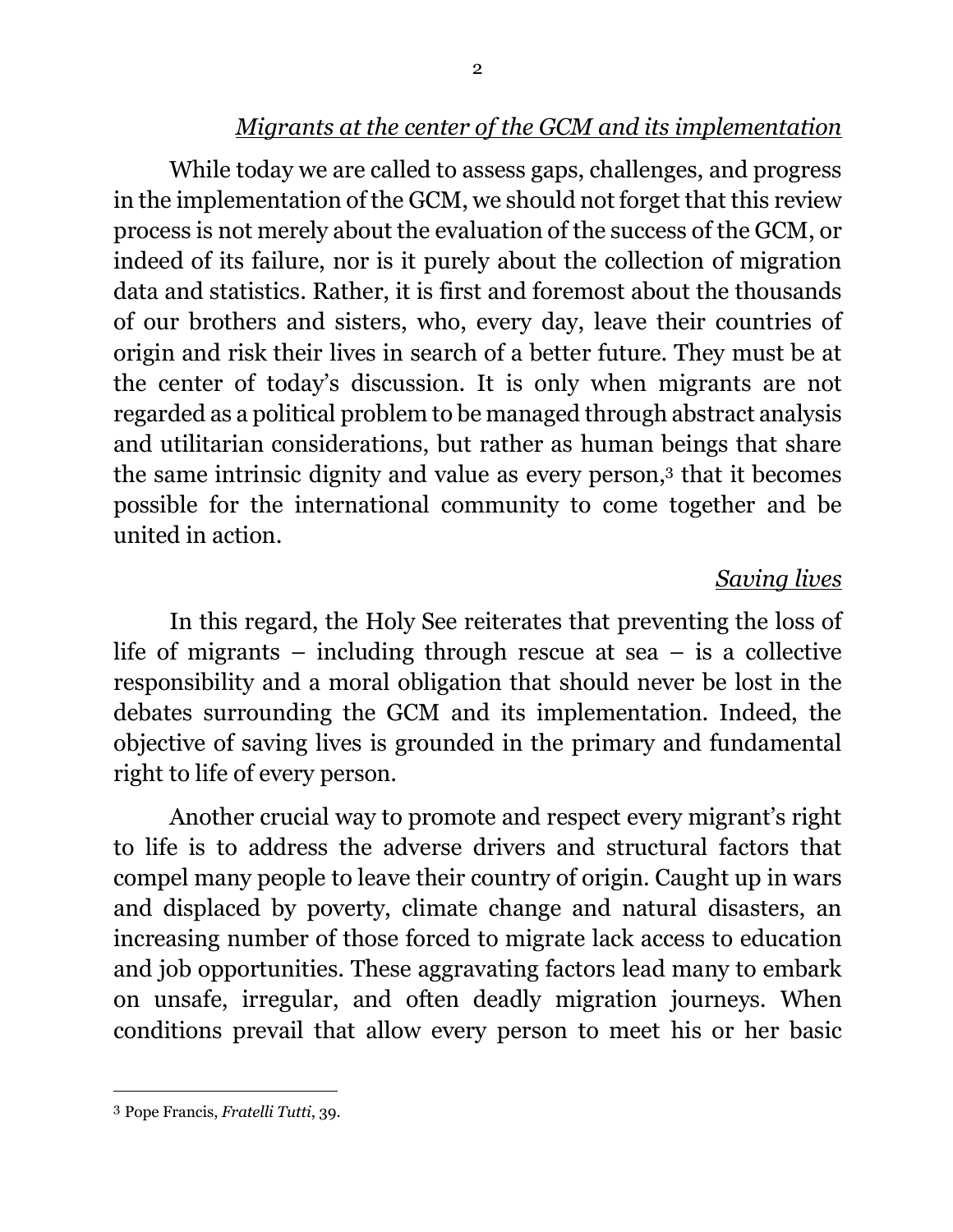needs, migration becomes voluntary and no longer an act of desperation.

## *Safe and dignified return*

Thousands of migrants experience human rights violations, violence, and even lose their lives, not only during journeys from their country of origin to the country of destination, but also during deportations or forced returns, which are carried out outside official procedures and often with insufficient consideration for the dignity, health, safety, human rights, due process and procedural safeguards, including the best interests of the child. 4

It is not only migration that should be a choice; returns should be as well. In this regard, improving access to expedient legal procedures that ensure a smooth transition from one legal status to another is essential to prevent migrants from falling into an irregular status with the risk of forced return. Facilitating access to individual assessments that may lead to the regularization of their legal status is also critical.

When circumstances do not allow for voluntary return, it is vital that return and readmission of migrants be safe and dignified and in accordance with States' obligations under international law. In particular, the return of migrants who do not have the legal right to stay on another State's territory should always follow an individual assessment, be carried out by competent authorities through prompt and effective cooperation between countries of origin and destination, and allow all applicable legal remedies to be exhausted, in compliance with due process guarantees and other obligations under international human rights law.5

Moreover, it is of the utmost importance that return and readmission processes involving children be carried out only after a

<sup>4</sup> Cf. International Organization for Migration (IOM), *Missing Migrant Project*.

<sup>5</sup> Cf. A/RES/73/195, objective 21.